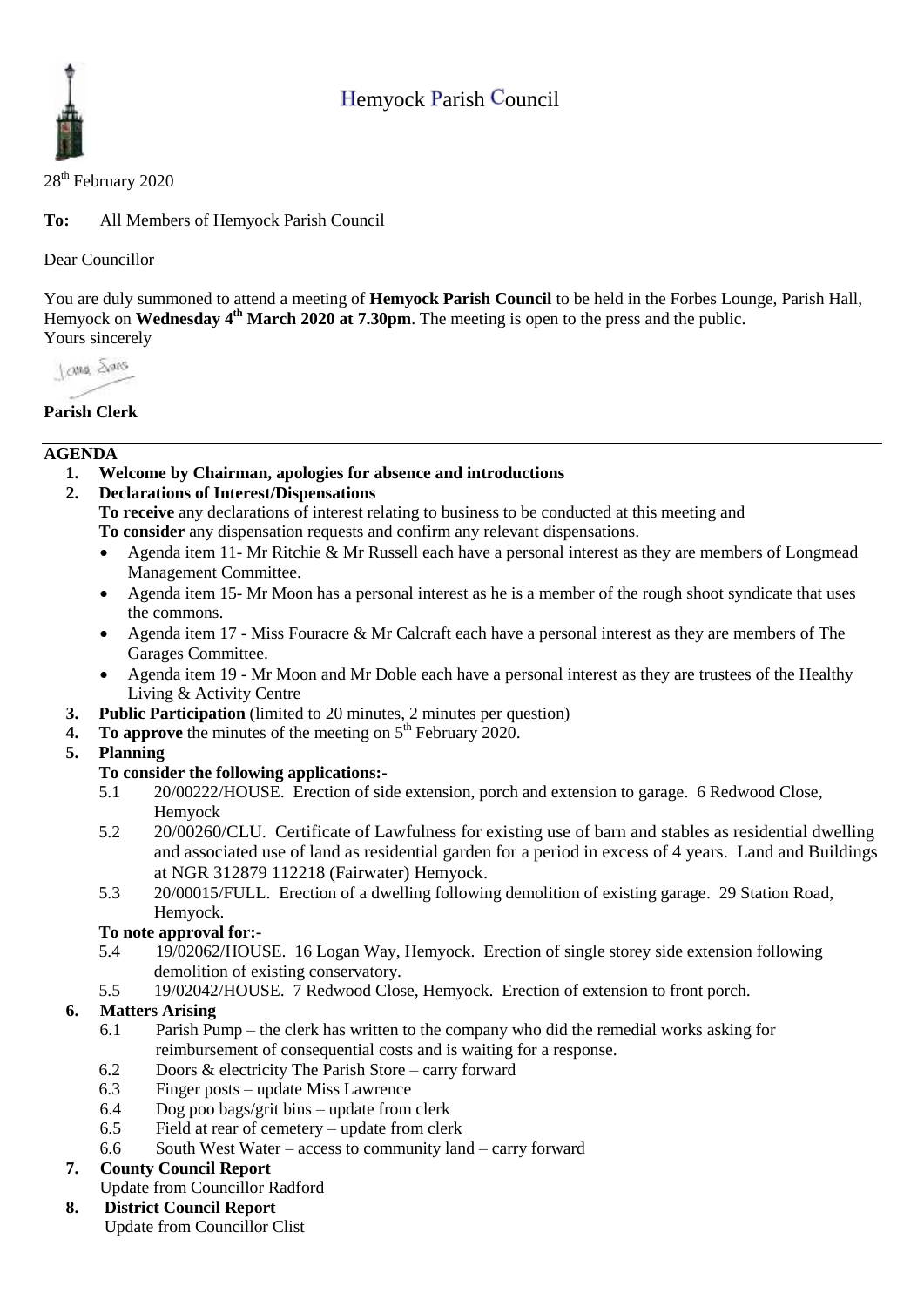### **9. Finance**

- 9.1 **To agree** income and expenditure and bank reconciliation
- **10. Clerk Update** 
	- **To receive** update from Clerk

# **11. Longmead**

- **To receive** any relevant information
- 11.1 bridge tenders have been sent out carry forward to next month.
- 11.2 Play Area update from Mr Ritchie and consider quotations for replacement equipment.
- 11.3 site visit- update from Mr Povah/Mr Russell
- 11.4 BMX track- carry forward
- 11.5 Man Shed update from Mr Russell
- 11.6 consider request from Longemad Management group for expenditure for tree works and planting.
- 11.7 consider quotations for pond clearance work Longmead Environmental Area.

### **12. Highways**

- **To receive** any relevant information
- 12.1 Station Road pavement update Mr Povah
- 12.2 Snow Warden grit/salt update from Mr Russell/Mr Doble
- 12.3 Catherine Wheel road closure. Update from clerk/Miss Lawrence
- 12.4 New Hemyock road sign cost will be £75 to replace sign. Agree to replace sign.

### **13. Cemetery**

- **To receive** any relevant information
- **14. Footpaths**
	- **To receive** any relevant information.

### **15. Commons Management Group CMG**

- **To receive** any relevant information
- 15.1 Shuttleton Common Tree Planting Weekend update Mr Moon
- 15.2 Landmark Tree update from clerk

### **16. Village Maintenance**

- **To receive** any relevant information
- 16.1 **To discuss and agree** additional tasks

### **17. Garages Youth Project**

- **To receive** any relevant information
- **18. Blackdown Hills Parish Network**
	- **To receive** any relevant information
- **19. Blackdown Healthy Living & Activities Centre To receive** any relevant information

19.1 Consider request from BHLAC for permission to erect a bike rack to right hand side of the building

### **20. Asset Management**

**To receive** any relevant information

### **21. Community Land**

- 21.1 Update following open meeting agree next steps.
- 21.2 consider email from Cavanna Hones with regard to preferred location of play area.

### **22. Correspondence**

- **To consider**
	- 22.1 email from botantist concerning tree planting at Shuttleton Common.
- 22.2 letter from Blackdown Support Group requesting financial support refer to finance committee.

### **23. Public Participation**

- **24. PR**
- **25. Date of Next Council Meeting – Wednesday 1 st April 2020 at 7.30pm, Forbes Lounge, Parish Hall**